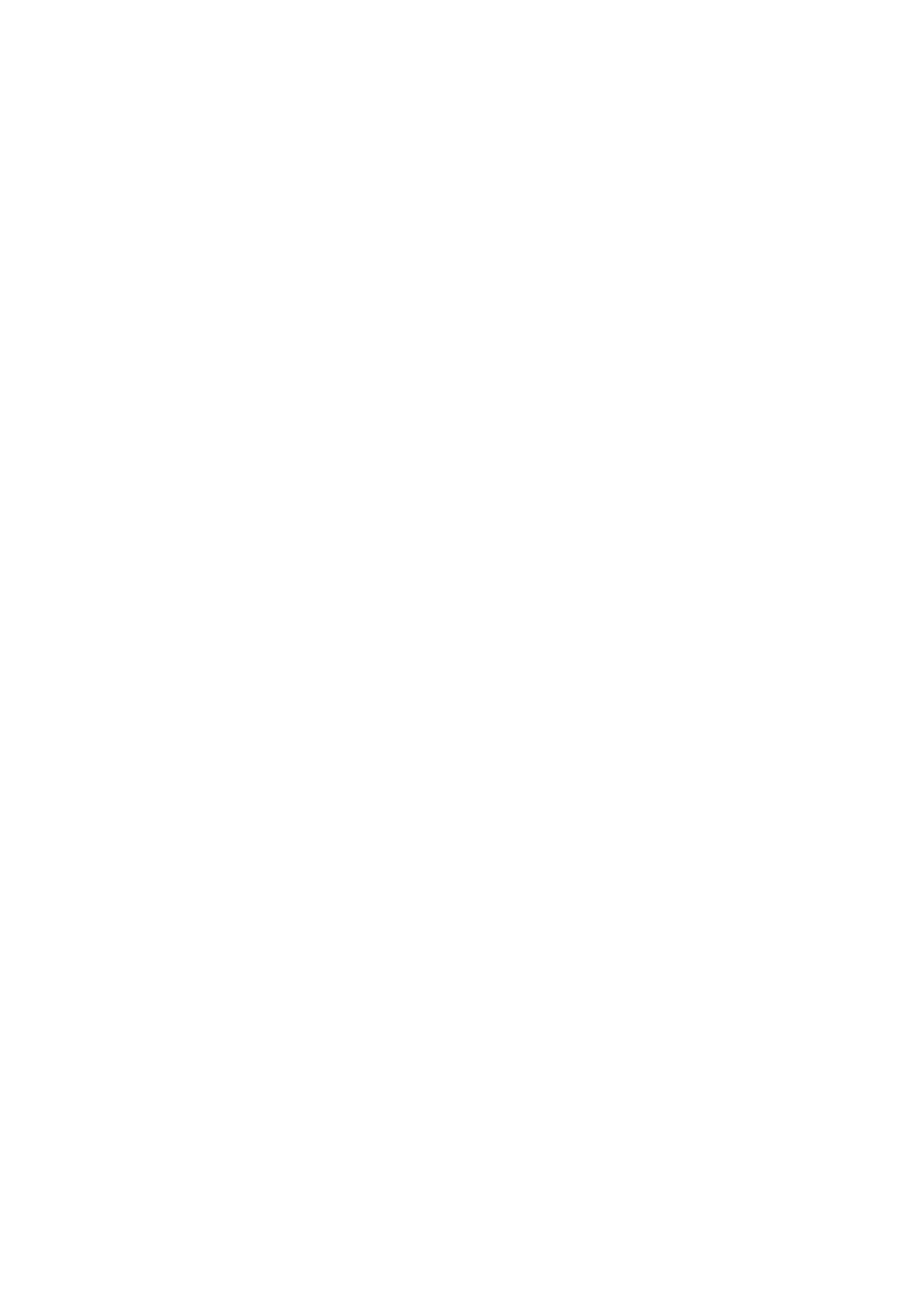# **Contents**

#### **[Policy terms](#page-4-0)**

| Death Benefit                                               | 1 | Claims                                                                      | $\overline{2}$ |
|-------------------------------------------------------------|---|-----------------------------------------------------------------------------|----------------|
| <b>Worldwide Cover</b>                                      | 1 | When incorrect information                                                  |                |
| Exclusions                                                  | 1 | is provided to us                                                           | $\overline{2}$ |
| Automatic Acceptance                                        | 1 | Cessation of Cover /<br><b>Extended Cover</b>                               | $\overline{2}$ |
| <b>Eligibility Terms</b>                                    | 1 | Premiums                                                                    | 3              |
| When does an Eligible Person<br>become an Insured Member? 1 |   | When we can change the<br>Premium Rates/Automatic<br>Acceptance Level (AAL) | 3              |
|                                                             |   | <b>Guaranteed Renewal</b>                                                   | 4              |
|                                                             |   | Reinstatement                                                               | 4              |
|                                                             |   | When the Policy ends                                                        | 4              |
|                                                             |   | When we can end the Policy                                                  | 4              |
|                                                             |   | Duty of Disclosure                                                          | 4              |
|                                                             |   | Right to inspect records                                                    | 4              |
|                                                             |   | Cooling Off period                                                          | 5              |
|                                                             |   | <b>Notices</b>                                                              | 5              |
|                                                             |   | Currency                                                                    | 5              |
|                                                             |   | Government Charges                                                          | 5              |
|                                                             |   |                                                                             |                |

#### **[General information](#page-5-0)**

| When incorrect information<br>is provided to us                             | $\overline{c}$ |
|-----------------------------------------------------------------------------|----------------|
| Cessation of Cover /<br><b>Extended Cover</b>                               | 2              |
| Premiums                                                                    | 3              |
| When we can change the<br>Premium Rates/Automatic<br>Acceptance Level (AAL) | 3              |
| Guaranteed Renewal                                                          | 4              |
| Reinstatement                                                               | 4              |
| When the Policy ends                                                        | 4              |
| When we can end the Policy                                                  | 4              |
| Duty of Disclosure                                                          | 4              |
| Right to inspect records                                                    | 4              |
| Cooling Off period                                                          | 5              |
| Notices                                                                     | 5              |
| Currency                                                                    | 5              |
| Government Charges                                                          | 5              |

#### **[General questions](#page-9-0)  [you may have](#page-9-0)**

| What if I have a complaint? | 6 |
|-----------------------------|---|
|-----------------------------|---|

| <b>Definitions</b> |  |
|--------------------|--|
|--------------------|--|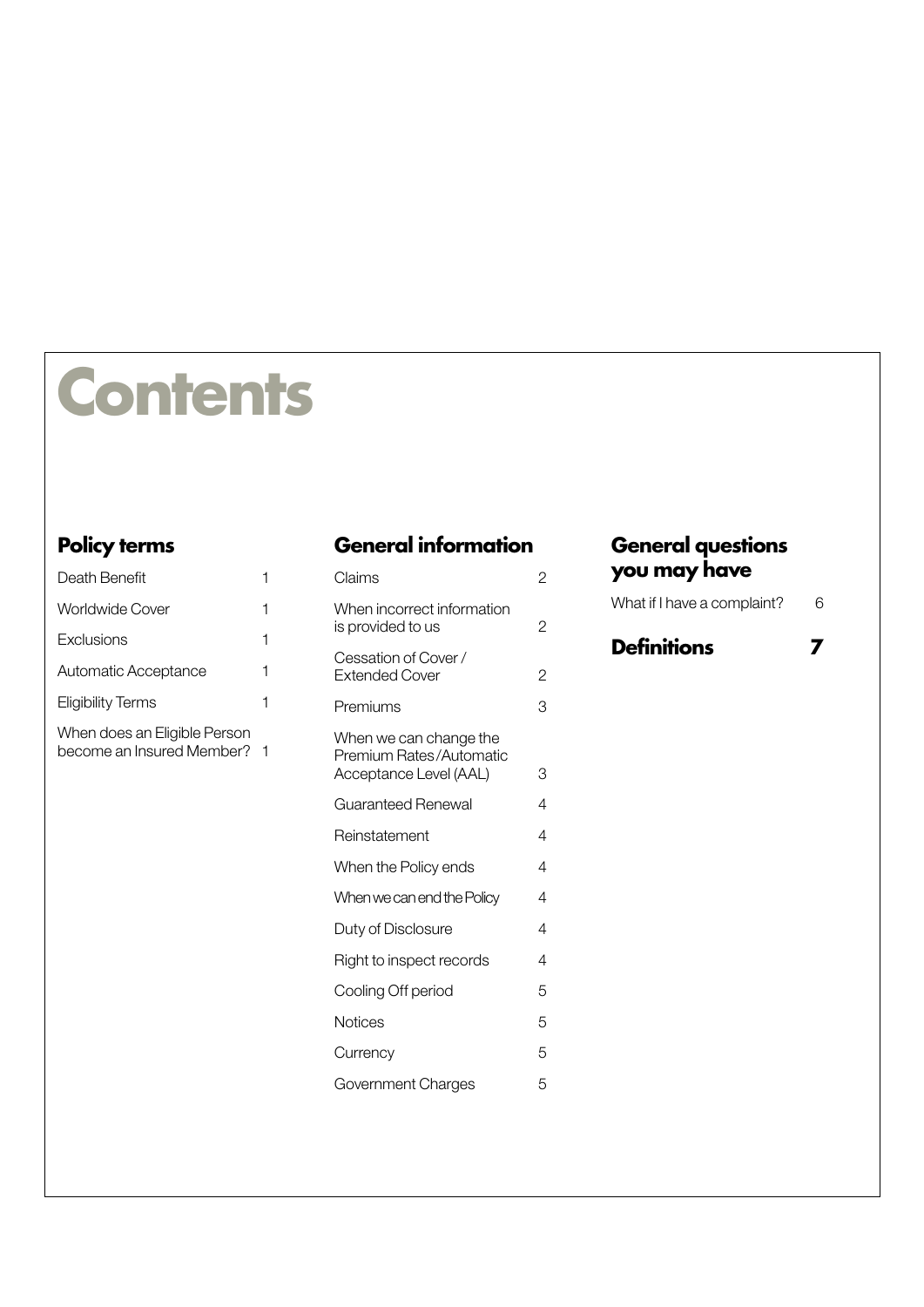#### **Important information**

- Your contract of insurance with us comprises:
- the terms contained in this document and the accompanying Schedule; and
- any annexures issued under this Policy.
- Certain terms commencing with capital letters are terms that are defined in the definitions section of the Policy.
- The details of your cover are set out in the Schedule. The Schedule contains, but is not limited to, the Commencement Date, your Policy name and number, the Eligibility Terms described on page 1, the Annual Renewal Date, the rates and any special terms attached to the Policy.

Where special terms are noted in the Schedule and they differ from this Policy document, the terms as set out in the Schedule will prevail.

- A reference to 'you' or 'your' means the Policy owner set out in the Schedule who will receive payment of all Benefits and pay all Premiums under the Policy.
- References to 'we', 'our' or 'us' means MLC Limited – ABN 90 000 000 402 AFSL 230694 whose Head Office is at 105–153 Miller Street, North Sydney NSW 2060.

The minimum numbers to set up a group insurance Policy is 20 insured lives, but if the group is a manufacturing group the minimum is 100 insured lives. If the group falls below the minimum of 20 insured lives, Automatic Acceptance may be withdrawn from the Policy. The minimum annual Premium is \$10,000.

- The maximum insurance Benefit that may be offered is:
	- \$10 million for death cover

• Superannuation Law limits the circumstances when superannuation funds can pay Benefits. This may mean that a Benefit payment will need to be kept in the fund until it can be paid under Superannuation Law.

Where the Policy owner is a superannuation fund, as indicated in the Schedule, we recommend that you seek independent expert advice if you have any concerns about whether a payment may be paid from the fund.

- There may be different categories of Insured Members under this Policy. These are described in the Schedule, and any Eligibility Terms applying to each category are set out in the Schedule. A person who meets Eligibility Terms applying to a category, and who is nominated by you for that category, may become an Insured Member in that category. If there is more than one category under this Policy the terms of cover and maximum levels of cover may vary depending on the particular category. Where this is the case, it is noted in the Schedule.
- All headings in this Policy are for ease of reference only.
- While insurance benefits generally do help reduce financial loss, there is a risk that an insurance product may not be suitable or adequate for your employees' or members' needs. To help prevent this you should read this Policy document carefully and consult your financial adviser to assess your insurance needs. When replacing insurance, it is recommended you do not cancel an existing insurance arrangement until the replacement insurance is in place.
- Any stamp duty or other government charges levied from time to time in relation to this Policy (including any duty or charges on Premiums) must be paid by you. We will advise you of any amount payable.
- This Policy is designed purely for insurance protection. Unlike some other types of life insurance that have investment or savings components, it will never have a surrender or cash value.
- No authorised representative, broker or financial adviser may change this Policy without your consent and our consent. Any requested changes will only be valid if we confirm the changes in writing.
- The Premiums are placed in our Statutory Fund No 1.

An MLC Group Insurance Policy does not represent a deposit with or a liability of National Australia Bank Limited ABN 12 004 044 937 AFSL 230686 or any of its related bodies corporate (other than a liability of MLC Limited as insurer). Neither National Australia Bank Limited, nor any of its related bodies corporate (other than MLC Limited as insurer) guarantees or accepts liability in respect of MLC Group Insurance.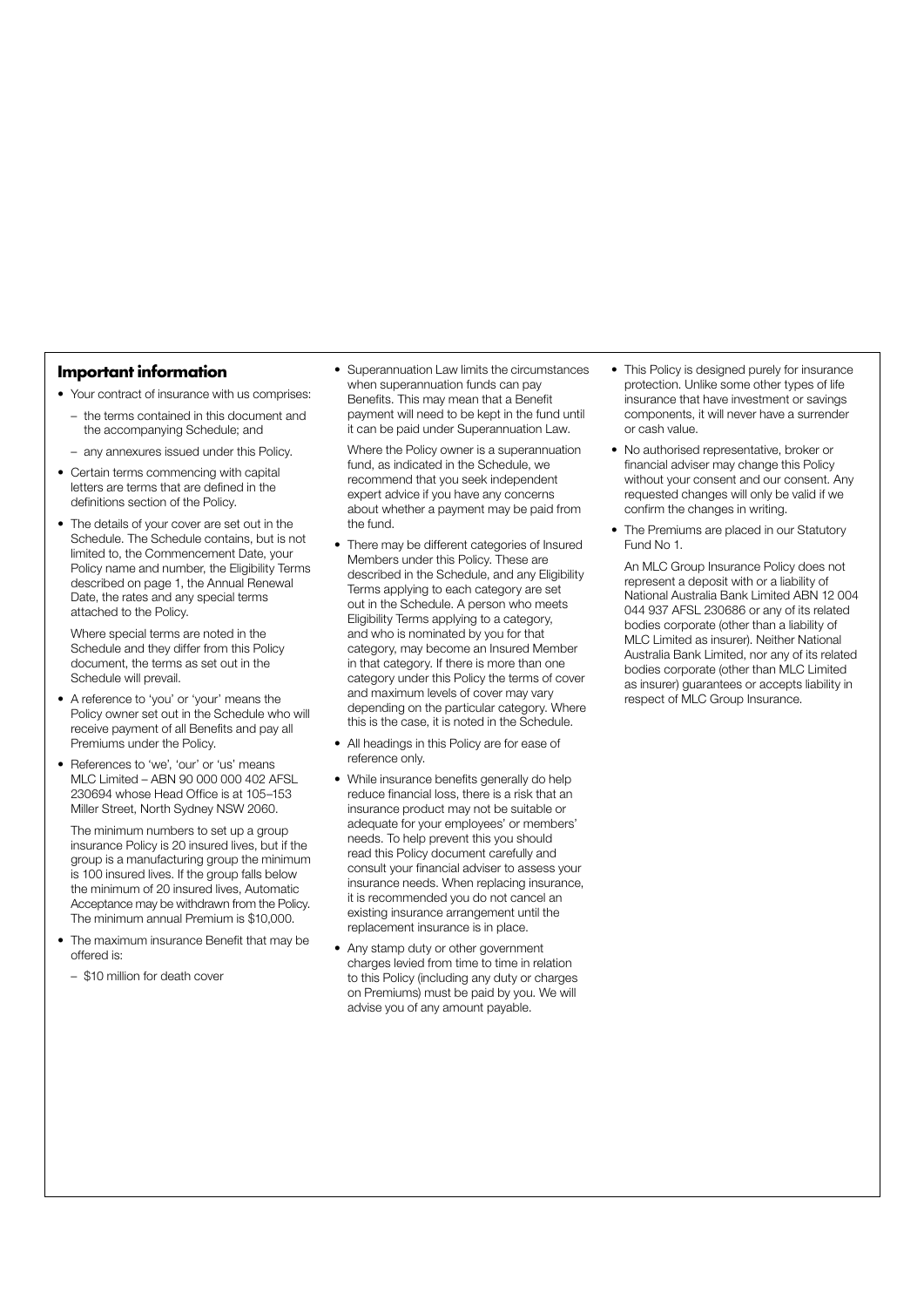## <span id="page-4-0"></span>**Policy terms**

If an Insured Member dies while this Policy is in force in respect of that Insured Member, we will, subject to the terms of this Policy, pay the death Benefit for that person as shown in the Schedule.

#### **Worldwide Cover**

The cover described in this Policy is provided to Insured Members, 24 hours a day on a worldwide basis.

#### **Exclusions**

Benefits are not payable under this Policy in respect of an Insured Member who commits suicide within 13 months of starting or restarting their insurance cover under this Policy.

#### **Automatic Acceptance**

'Automatic Acceptance' means that we will agree to accept Eligible Persons for cover not exceeding the Automatic Acceptance Level (AAL), without the need for medical or other evidence, provided they meet the Eligibility Terms set out below.

#### **Death Benefit Eligibility Terms**

The Eligibility Terms for determining who you can nominate for automatic cover under this Policy are set out below and in the Schedule. To be considered as eligible for cover under this Policy, the following criteria must be met:

- an Eligible Person must be under the Ceasing Age;
- an Eligible Person must be a member of the Fund;
- an Eligible Person must be an Australian resident unless otherwise agreed with us. For the purposes of this term, an 'Australian resident' means a person who:
	- has always lived in Australia or has come to Australia to live; and
	- is eligible to work in Australia.

If the person goes overseas temporarily and does not set up a permanent home in another country, the person may continue to be treated as an Australian resident.

#### **When does an Eligible Person become an Insured Member?**

If an Eligible Person meets the terms for Automatic Acceptance, they become an Insured Member with effect from the date they are eligible for cover.

If an Eligible Person does not meet the Eligibility Terms for Automatic Acceptance they will not be entitled to any insurance cover.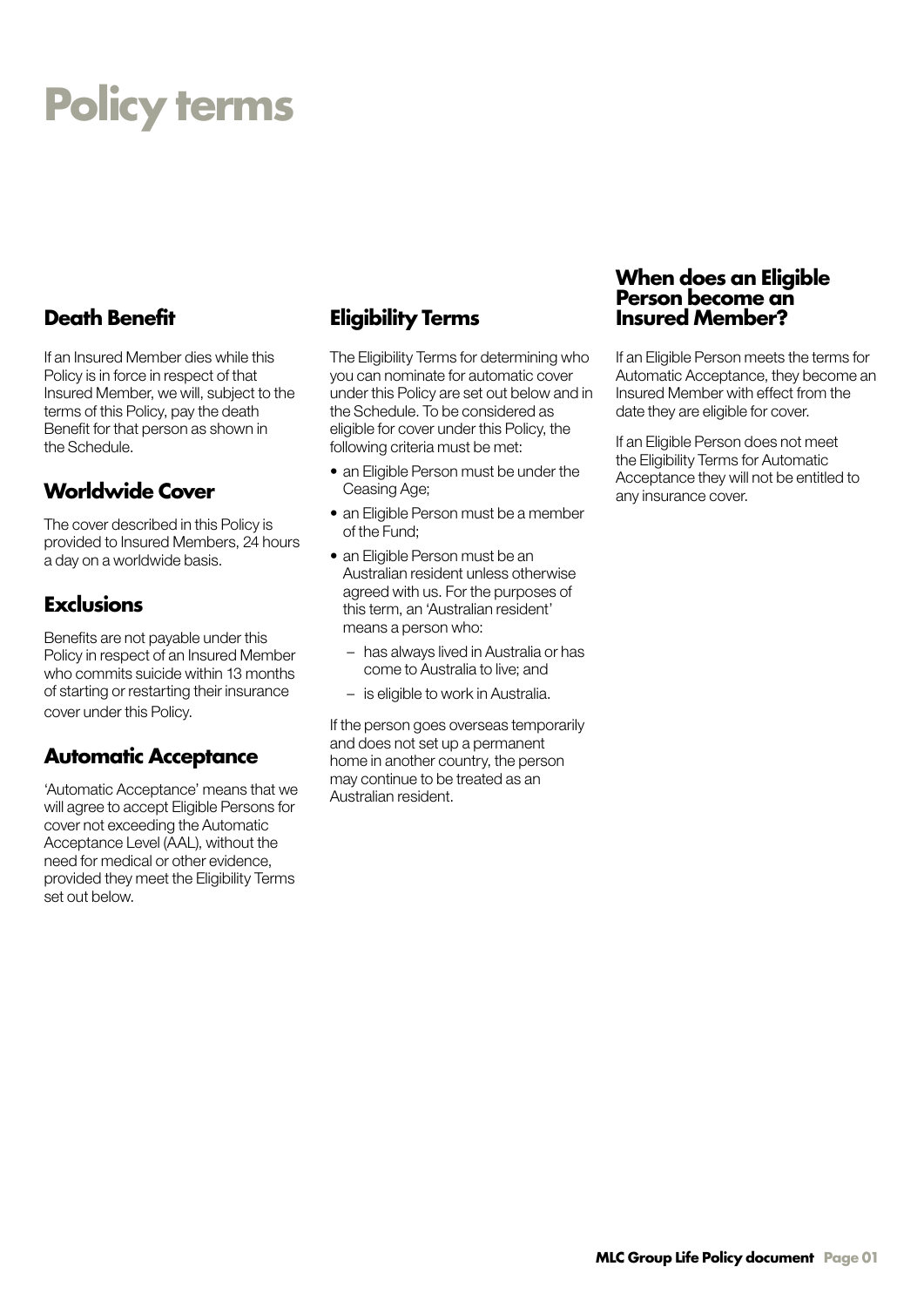## <span id="page-5-0"></span>**General information**

#### **Claims**

You must notify us in writing as soon as reasonably practicable of the following:

• the death of an Insured Member

On receipt of notification of a claim we will provide you with our standard requirements. We may request and obtain other such information and documentation that we require to consider and process the claim.

If the claim is submitted to us more than one year after the event giving rise to the claim, and the delay results in our interests being prejudiced, we may not accept liability for the claim or, alternatively, we may reduce our liability in respect of the claim to the extent of the prejudice we have suffered.

You must ensure for the assessment and payment of the claim, that:

- we are provided with satisfactory proof of death for a death claim;
- we are provided with satisfactory proof of age of an Insured Member.
- we are provided with any additional information we need to assess the claim.

Unless otherwise mutually agreed, our payment to you shall be a full and final discharge of our liability with respect to a particular claim and with respect to any Benefit to the Insured Member. We may deduct taxes, duties or imposts that may apply to the Benefit.

The Policy must have been in force when the events leading to the claim occurred, or we must have agreed in writing otherwise.

We reserve the right to list all claims with an insurance reference bureau for the purpose of establishing and obtaining an insurance reference from an insurance claims database.

#### **When incorrect information is provided to us**

We rely on the information provided to us by you and the Insured Member to assess whether we will provide cover for an Eligible Person or pay a Benefit for an Insured Member. If any information provided is incorrect or there is a failure on your part or the Eligible Person's or Insured Member's part to comply with the duty of disclosure as described on page 4 of this Policy, we may:

- avoid the Policy if the failure to comply with the duty of disclosure or the misrepresentation of information was fraudulent;
- avoid the Policy within 3 years of the Commencement Date, if we would not have entered into the Policy on any terms had the duty of disclosure been complied with or the misrepresentation not been made;
- vary the Benefit provided under this Policy; or
- if the misrepresentation is in relation to the age of the Eligible Person or Insured Member we may vary the Benefit and/or Premiums payable under this Policy.

#### **Cessation of Cover / Extended Cover**

All insurance cover under this Policy for an Insured Member will cease on the earliest of the following:

- sixty (60) days after the date the Insured Member ceases to be a member of the Fund
- sixty (60) days after the date the Insured Member no longer qualifies as an Insured Member under this Policy;
- the date the Insured Member attains the Ceasing Age stated in the Schedule;
- the day before the Insured Member commences service in the armed forces of any country (excluding Australian Army Reservists not deployed overseas);
- the date the Insured Member is paid a death Benefit;
- the date of the Insured Member's death; or
- the date this Policy terminates, or is cancelled.

Termination of this Policy, or the cessation of cover for an Insured Member, shall not prejudice any entitlement to make a claim for an event which happened prior to the cessation of cover.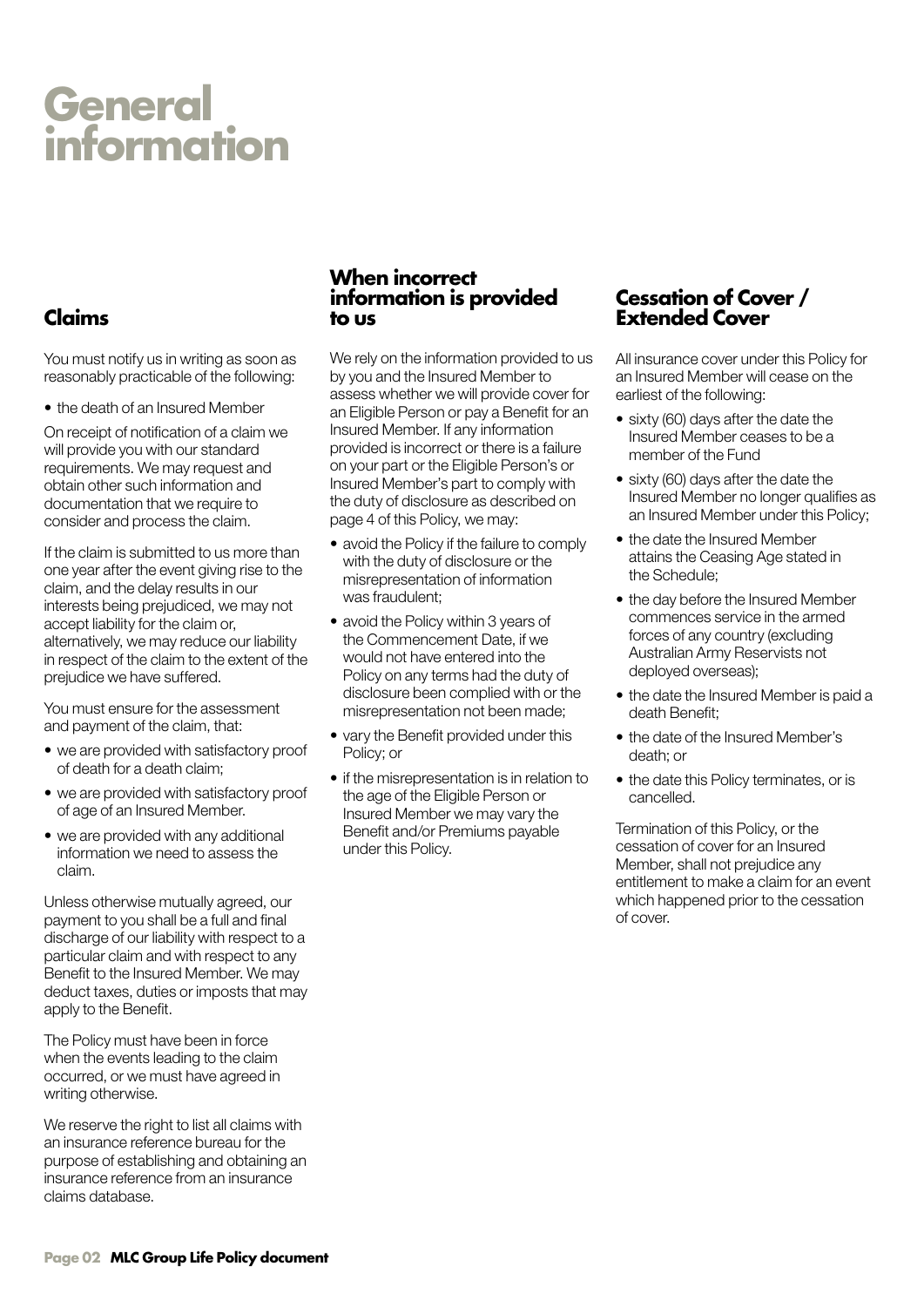#### <span id="page-6-0"></span>**Premiums**

The initial Premium will be payable on the Commencement Date of the Policy and must be paid within 30 days. Subsequent Premiums will be payable annually in advance of the Annual Renewal Date, although you may vary the terms for payment of Premiums by agreement with us. The frequency of payment of Premiums will be set out in the Schedule. Premiums must be calculated using the Premium rates set out in the Schedule.

Premium adjustments will be made to the Premium at each Annual Renewal Date to take into account the number of Insured Members at the Annual Renewal Date and any variation in the level of Benefits insured under this Policy over the period since the Policy commenced, or the last Annual Renewal Date.

If as a result of the recalculation of the Premium, you have paid too much we will refund you the overpayment. If you have not paid enough, we will notify you in writing of the additional Premium due. We refer to this as the adjustment Premium.

Insured Members who you have not advised us of as part of the renewal information will not be covered by this Policy until:

- you have advised us that the person should have been included; and
- we have agreed to cover the person on such terms as we may determine.

We require you to provide us with the policy renewal information necessary to determine Premiums within a reasonable time frame each year. You must pay a deposit Premium equal to the previous year's Premium within 30 days of the Annual Renewal Date, until you provide us with sufficient renewal data for us to determine the updated Premium.

If Premiums are not paid within thirty (30) days of the date they fall due, we will give you notice of our intention to cancel the Policy. If the overdue Premiums have not been paid within a further twenty-eight (28) days of that notice, the Policy will be cancelled and all cover will cease, unless otherwise agreed by us.

All Premiums under this Policy must be paid in Australian currency.

You must pay the Premium for all periods during which the Policy has been in force.

A Premium loading will apply if you elect to pay Premiums by any frequency other than annually, as set out in the Schedule.

We reserve the right to recover from you the cost of any duty, tax, excise or other charge of the Commonwealth or any State or Territory Government in respect of this Policy. The Federal Government passed Goods and Service Tax (GST) legislation effective from 1 July 2000, under which MLC products are input-taxed. While this means that no explicit GST charge will be directly applied to this Policy, MLC does have to pay GST on some of the goods and services involved in its provision. MLC is not entitled to claim input tax credits for all of the GST it pays, and this will result in increased costs which may be reflected in Premium rates.

#### **When we can change the Premium Rates / Automatic Acceptance Level (AAL)**

We may vary the Premiums and Automatic Acceptance Level (AAL) at any time if we give you one months prior notice in writing. Unless otherwise specified in the Schedule, Premium rates will generally remain fixed for a period of three years from the commencement of the Policy. Any variation resulting in higher rates or a reduction in the Automatic Acceptance Level will not be made within the Premium Rate Guarantee Period set out in the Schedule, unless:

- the number of Insured Members changes by more than 25% within any 12 month period; or
- there are changes to the occupations, countries in which Insured Members are located, or other circumstances affecting the Insured Members which leads, in our opinion, to a major change in the risk insured by this Policy; or
- there is a change in any government charge, licence fee, tax or any other impost that is directly attributable to the Policy; or
- there is an invasion or outbreak of war (whether declared or not) in Australia, New Zealand or the member's country of residence. If you do not pay any such increase we will not pay any Benefits under the Policy in respect of an Insured Member where the event giving rise to the claim arose either directly or indirectly from the invasion or war.

In such cases the changed Premium rates and AAL will apply from the date of our written notice to you. Any alteration to the rates and AAL can only be made once in any 12 month period.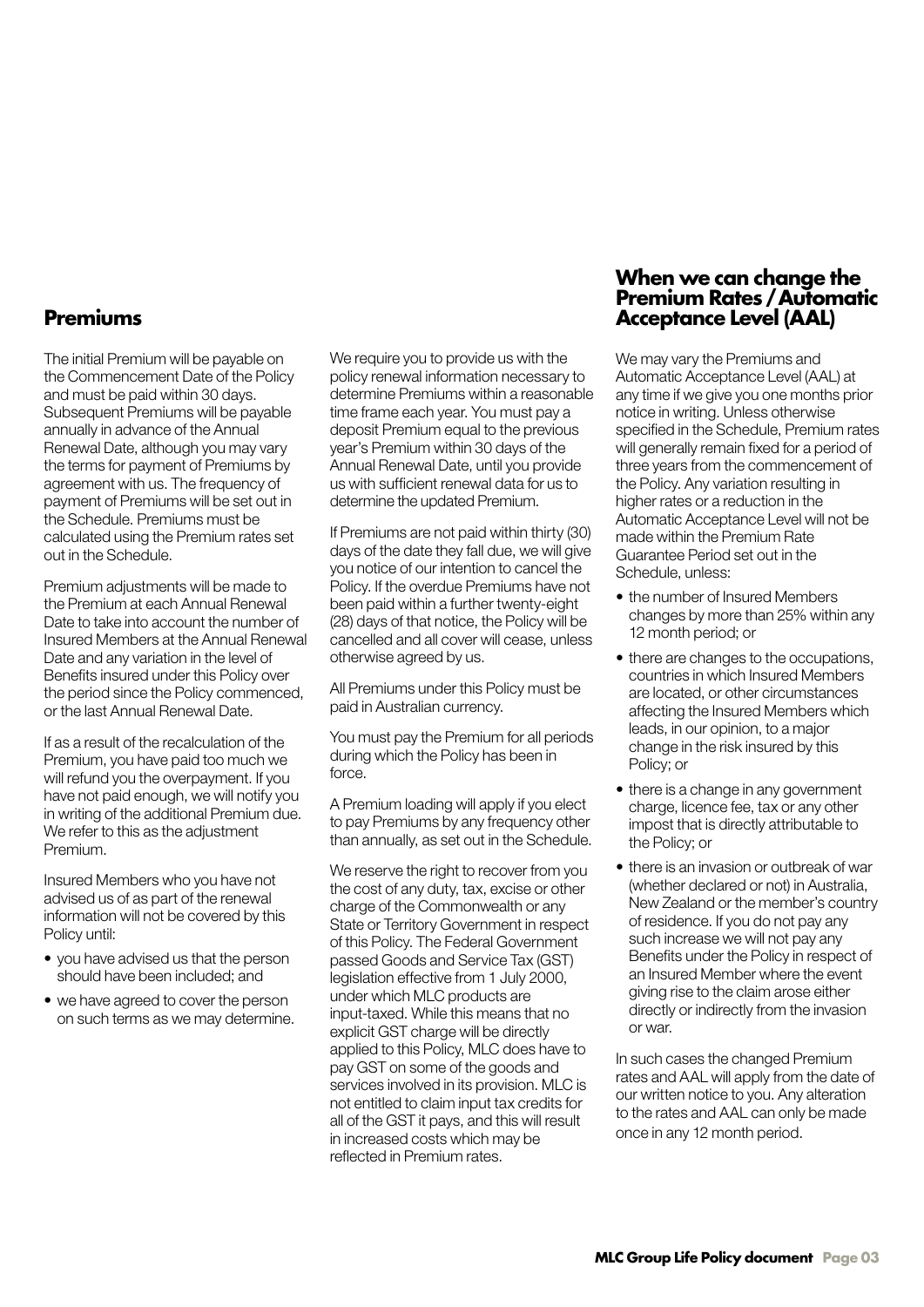### <span id="page-7-0"></span>**General information**

#### **Guaranteed Renewal**

We guarantee that we will renew this Policy at each Annual Renewal Date, subject to:

- receipt of renewal information satisfactory to us; and
- the due observance of all terms and conditions of this Policy; and
- payment of Premiums by the due date.

#### **Reinstatement**

If the Policy is cancelled due to non-payment of Premiums, we may, at our discretion reinstate it on such terms as we may determine.

#### **When the Policy ends**

You can end this Policy by giving us written notice or we can agree on an earlier termination date with you. If the date of cancellation falls prior to the Annual Renewal Date, we will calculate and may deduct Premiums due and payable for the period the Policy was in force, (including any administration expenses) from any Premium refund due to you.

If the Policy is cancelled we will only consider a claim if:

- the event which gave rise to the claim occurred before the Policy was cancelled; and
- cover for the event which gave rise to the claim has not been taken over by a new insurer; and
- any Premium arrears have been paid up to the date the Policy was cancelled.

#### **When we can end the Policy**

We may cancel a Policy by giving written notice if you fail to pay a Premium on the Premium due date, (refer to page 3, 'Premiums' for further details) or as otherwise permitted by law.

#### **Duty of Disclosure**

As an employer or Fund, before you enter into a contract of life insurance with an insurer, you have a duty under the Insurance Contracts Act (1984) to disclose to the insurer every matter that you know, or could reasonably be expected to know which is relevant to the insurer's decision whether to accept the risk of the insurance and, if so, on what terms. An Insured Member has the same duty to disclose those matters to the insurer before such a contract of life insurance is extended, varied or reinstated.

Your duty however, does not require a disclosure of a matter:

- that diminishes the risk to be undertaken by the insurer;
- that is of common knowledge;
- that your insurer knows or, in the ordinary course of business, ought to know;
- for which your duty of compliance is waived by the insurer.

#### **Non-disclosure**

If you fail to comply with your duty of disclosure and we would not have entered into the contract on any terms if the failure had not occurred, we may avoid the contract within three years of entering into it. If your non-disclosure is fraudulent, we may avoid the contract at any time.

An insurer who is entitled to avoid a contract of life insurance may, within three years of entering into it, elect not to avoid it but reduce the sum that you have been insured for in accordance with a formula that takes into account the Premium that would have been payable if you had disclosed all relevant matters to the insurer.

Your duty of disclosure continues until the contract of life insurance has been accepted by us and confirmation in writing is issued. It also applies if you seek to extend, vary or reinstate the contract.

#### **Right to inspect records**

We reserve the right, upon giving you reasonable notice, to inspect your books and records in relation to this Policy and to take and carry away copies of any relevant records. This right shall continue notwithstanding the termination of this Policy for any reason for a period of two (2) years after termination or until final settlement of all claims made under the Policy, whichever is the latter. We will try to minimise any inconvenience to your operations during such reviews.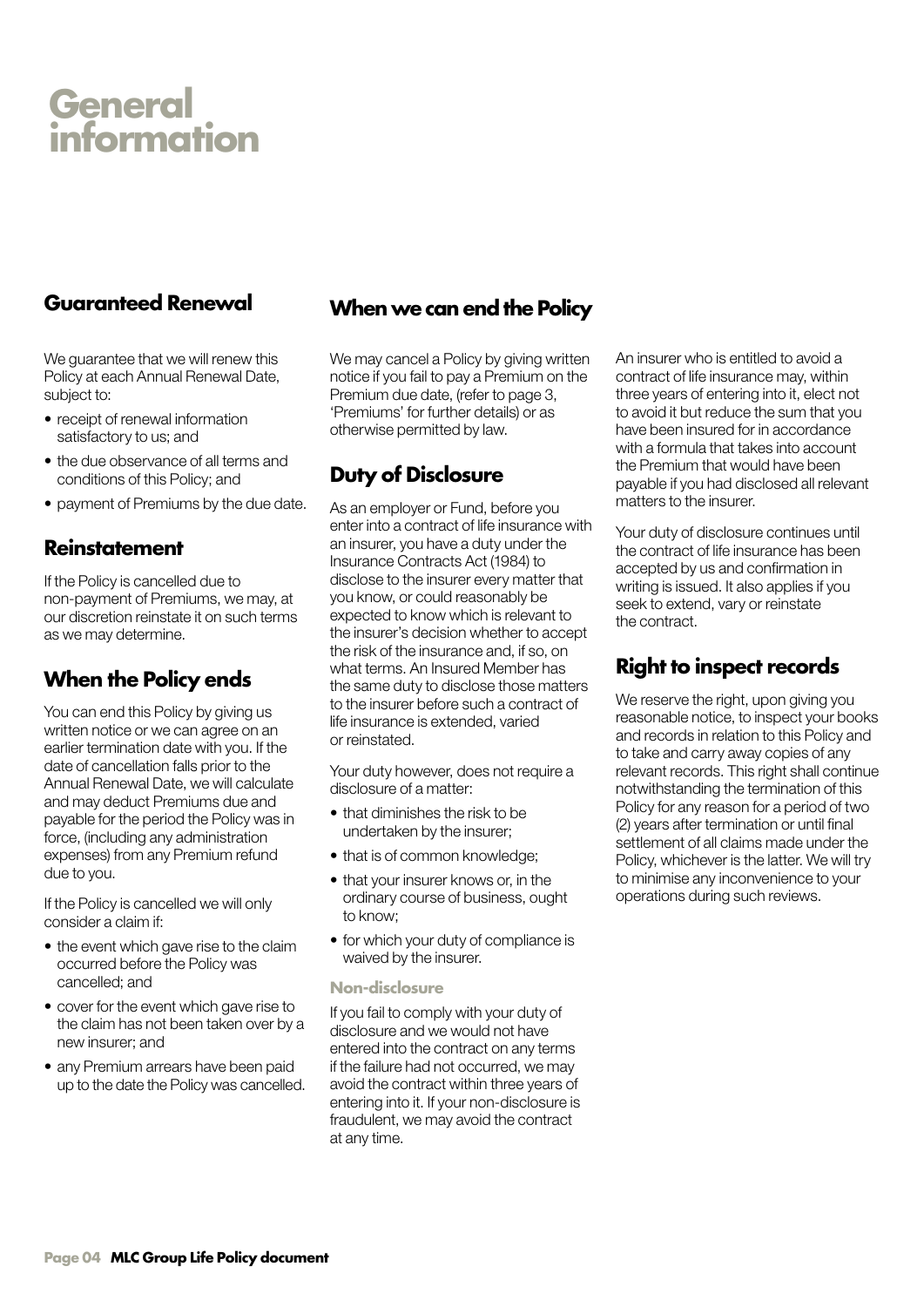#### <span id="page-8-0"></span>**Cooling Off period**

A 14 day cooling off period applies for the Policy owner and members who establish a group Policy with MLC for their employees or members of a Fund. The insurance cover may be cancelled and Premiums paid will be refunded, provided notification is received by us within 14 days of the commencement of the cooling off period. The cooling of period commences on receipt of the Policy Schedule or at the end of the fifth business day after the Policy Schedule was issued, whichever occurs first. If notice is received within the cooling off period, we will cancel the Policy in accordance with the request.

The cooling off period terminates immediately if the Policy owner or member acts in a manner confirming an interest or rights under the Policy.

#### **Notices**

Any notice we give you, or any notice you are required to give us, must be in writing. We can give you a notice personally or send it to you at your address last known to us, or send it to someone else nominated by you. A posted notice will be taken to be received on the third day after posting. A notice sent by facsimile is taken to be received at the time the facsimile transmission report indicates that it was sent in its entirety to the facsimile number of the recipient. An email notice is taken to be received at the time it appears in the recipients email inbox.

You should send notices to us as follows:

- By post or delivery to MLC Group Insurance, 105–153 Miller Street, North Sydney NSW 2060 or
- PO Box 200, North Sydney NSW 2059; or
- Send by facsimile to (02) 9966 3502 (Sydney), or
- By email to groupsales@mlc.com.au

#### **Currency**

All monetary amounts referred to in this Policy and the attached Schedule are in Australian dollars and all transactions will be made in Australian dollars.

#### **Government Charges**

Any additional stamp duty, tax or other charge levied from time to time by a government authority is payable by you in addition to Premiums, unless agreed otherwise.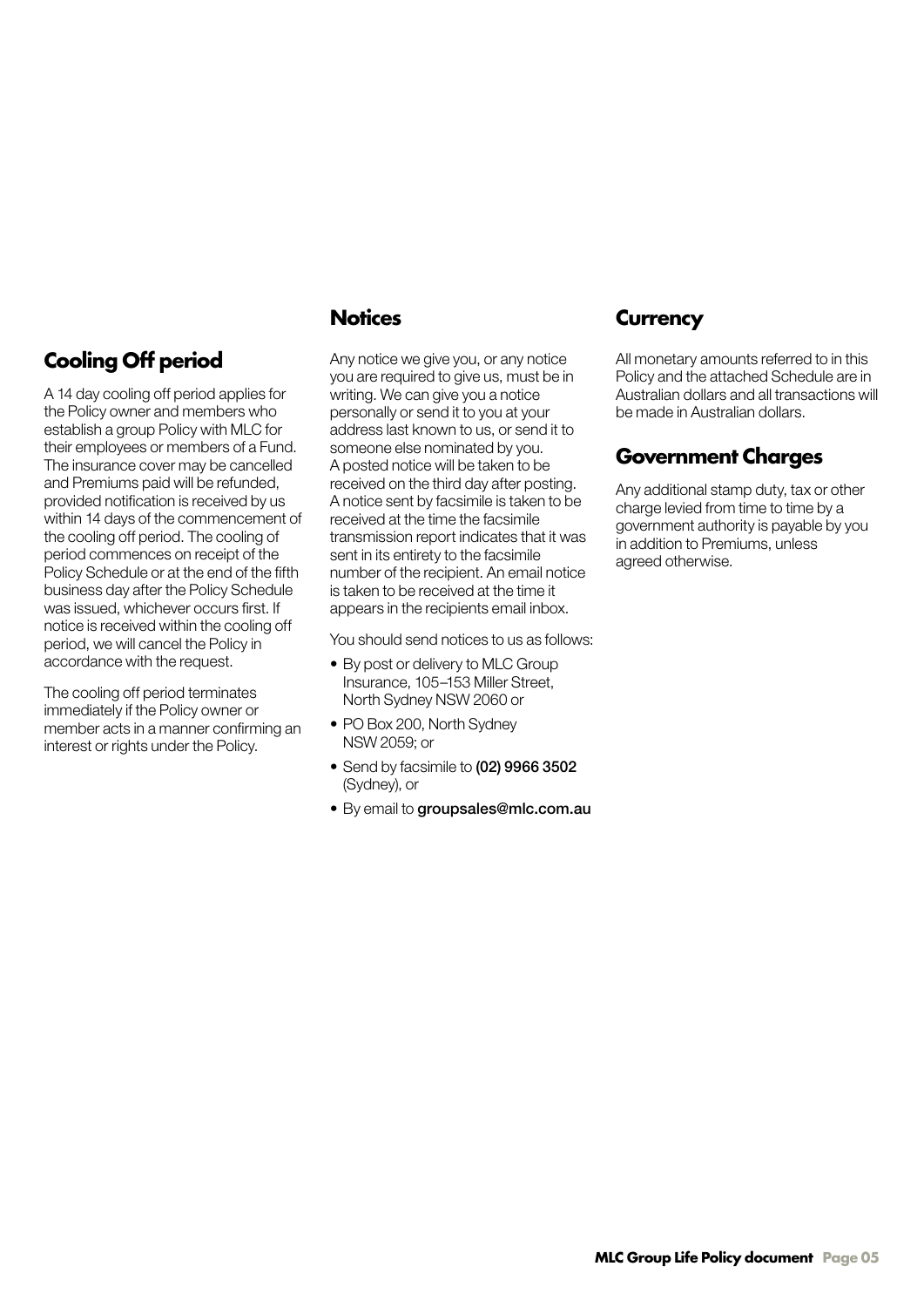### <span id="page-9-0"></span>**General questions you may have**

#### **What if I have a complaint?**

You are welcome to call Group Insurance on (02) 8908 6111. You can speak with one of our client service co-ordinators and in most cases we can deal with your complaint over the phone. If we cannot resolve your complaint over the phone, MLC Group Insurance has formal procedures for dealing with complaints and you will need to write to us. In addition to your address, please provide your phone number and/or email address if you would prefer that form of contact. Your correspondence should be addressed to:

The Manager MLC Complaints Resolution Team PO Box 1086 North Sydney NSW 2059

Please mark the envelope 'Notice of Complaint'.

We will make every effort to resolve your complaint as quickly as possible. If there is anything that may prevent this from happening, we will notify you.

If your complaint has not been resolved within 45 days of lodgement, or if you are dissatisfied with our decision, you may seek assistance from the Financial Ombudsman Service (FOS). FOS is an independent complaints resolution scheme established to provide free assistance to customers of the financial services industry. You can contact them at:

The Manager Financial Ombudsman Service GPO Box 3 Melbourne VIC 3001 Phone: 1300 780 808 Fax: 03 9613 6399

More information about FOS is available at www.fos.org.au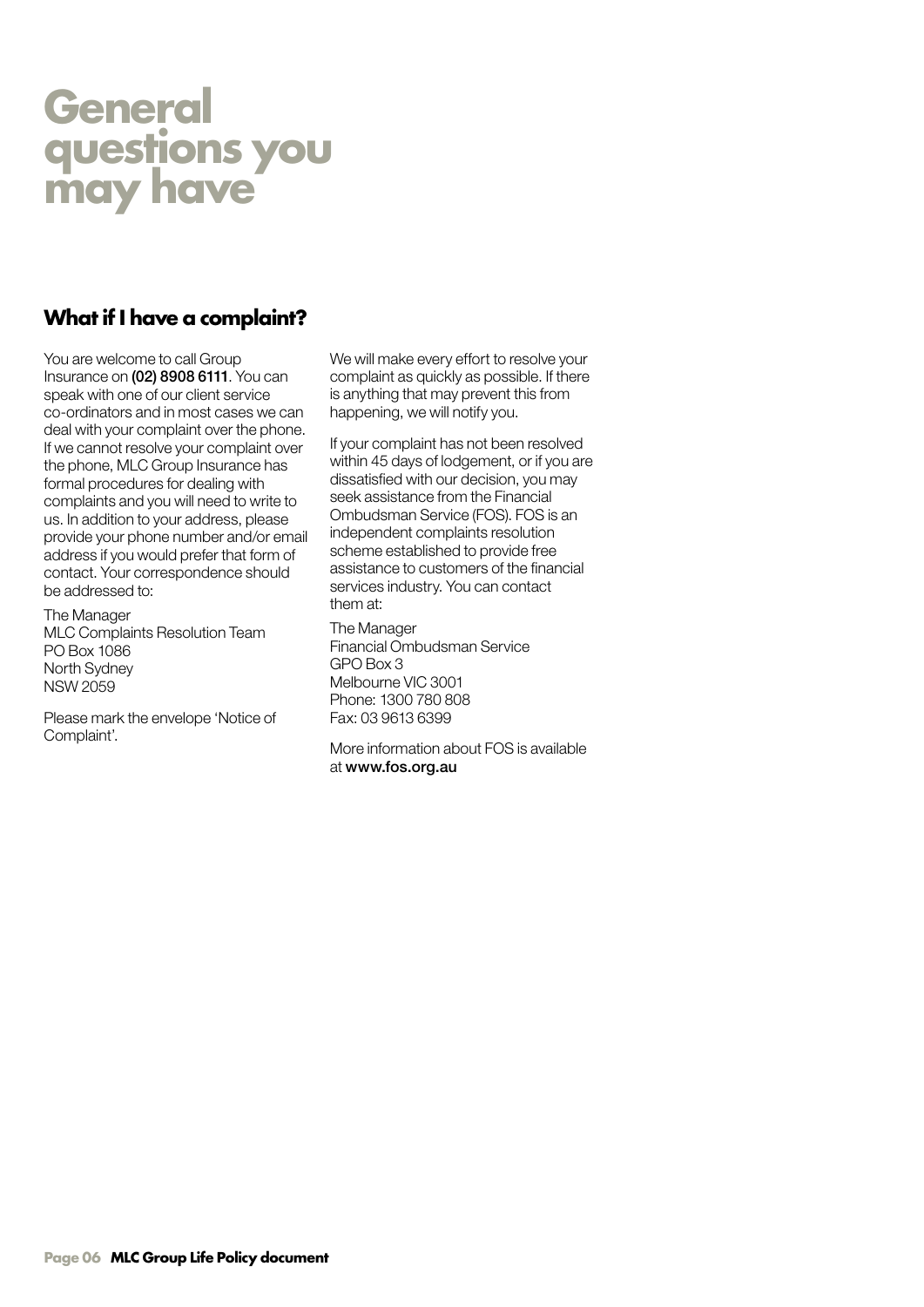## <span id="page-10-0"></span>**Definitions**

For the purpose of this Policy the following important definitions apply:

'Annual Renewal Date' means each anniversary of the Commencement Date of this Policy unless otherwise agreed by you and us. This date is set out in the Schedule.

'Application' means an application for insurance cover under this Policy completed by you, via a proposal form to commence cover

'Automatic Acceptance' means the acceptance for cover by us for certain members of a group without the need to provide medical evidence.

'Automatic Acceptance Level (AAL)' means the dollar limit of cover for Automatic Acceptance specified in the Schedule.

'Benefit' means the death Benefit described in the Policy and the Schedule.

'Benefit Formula' means the formula used for calculating the amount of cover for an Insured Member, as described in the Schedule.

'Ceasing Age' means the age at which cover under the Policy ceases for an Insured Member, as shown in the Schedule.

'Commencement Date' means the date of commencement of cover under this Policy as set out in the Schedule.

'Doctor' means a registered medical practitioner who is acceptable to us and who is not the Insured Member or spouse, family member, business partner, employee or employer of the Insured Member.

'Eligible Person' means a person who has been nominated by you for cover under the Policy and who meets the Eligibility Terms as set out in the Schedule.

'Eligibility Terms' means the rules for eligibility set out in the Policy and the Schedule.

'Fund' means the superannuation fund trustee named as the Policy owner in the Schedule (if any).

'Insured Member' means an Eligible Person who has been accepted by us for inclusion under and, in accordance with, the provisions of the Policy.

'Policy' means this contract of insurance between you and us which includes the policy document and Schedule and any other documentation, including policy annexures, that we advise form part of the policy.

'Premiums' means the amounts required to be paid by you under this Policy, as calculated in accordance with the rates set out in the schedule or as advised by us from time to time.

'Premium Rate Guarantee Period' means the period stated in the Schedule.

'Renewal Date' means each anniversary of the Commencement Date of this Policy unless otherwise agreed. This date is shown in the Schedule.

'Schedule' means the schedule to this Policy headed schedule, as amended from time to time and any annexures or other documentation we advise that forms part of the schedule.